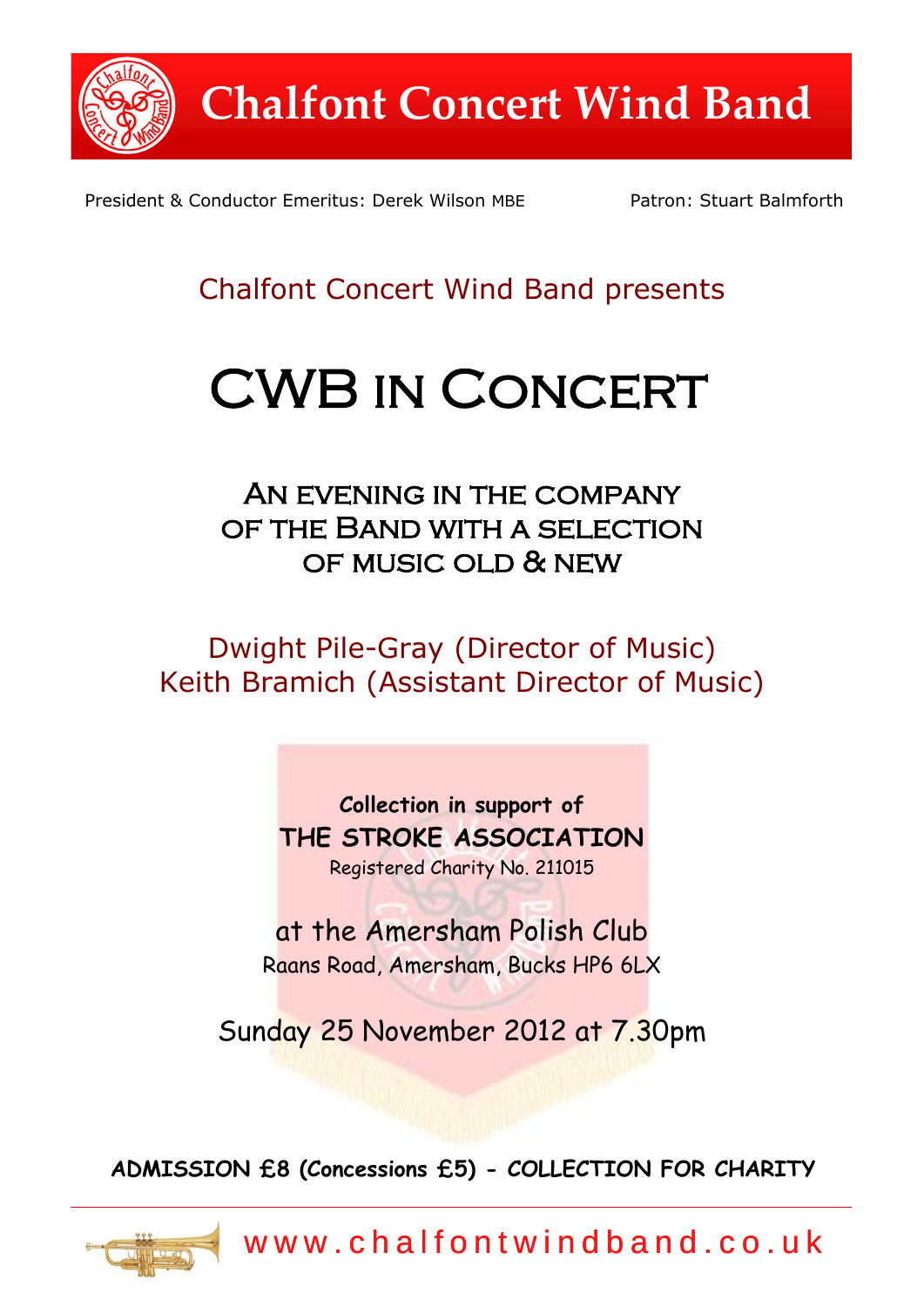### **THE CHALFONT CONCERT WIND BAND**

The Chalfont Concert Wind Band was founded in 1977. The Band's aim is to encourage the interest of musicians in making music together (young and old alike) and to give them plenty of experience of playing in public. To add variety, there are also instrumental ensembles associated with the Band. The Band is able to serve the local community by playing on suitable occasions, and raises considerable sums of money for charity.

Anyone playing a wind band instrument is welcome to join. The Concert Band requires Grade 5 standard and the Training Band requires no graded standard, but lots of enthusiasm! Both the Concert and Training Bands meet weekly for rehearsals on Monday evenings at Robertswood School, Chalfont St Peter, Bucks.

Rehearsal times are: 6.30 pm – 7.30 pm (Training Band)

7.45 pm – 9.45 pm (Concert Band)

If you are interested in joining one of the Bands, please contact us for further information – or even come along on a Monday evening. We would love to see you.

#### **Contacts:**

Bryan Ogilvie (Chairman): 020 8998 7042; 07810 648702 Dwight Pile-Gray BMus(Hons)ATCL (Director of Music): 07933 665789 Keith Bramich (Assistant Director of Music): 07771 600776

**Website: www.chalfontwindband.co.uk email: enquiries@chalfontwindband.co.uk**

#### **BAND MEMBERS** (\*Training Band ‡Both Bands)

| Piccolo:              | Lucy Clayton                                                               |  |  |
|-----------------------|----------------------------------------------------------------------------|--|--|
| Flute:                | Lucy Clayton, Andrea Coventry, ‡Alexia Dodd, *Molly Duncan, Coralia Hall,  |  |  |
|                       | Lesley Lockhart, Jane Partridge, *Rosie Tizzard, Helen Williams            |  |  |
| Oboe:                 | Lisa Hollins, Kim Horgan, *Darcy Paul                                      |  |  |
| Clarinet:             | #Sue Barnard, *Kate Bolton, #Mary Cadman, Hazel Finney, David Hall,        |  |  |
|                       | ‡Thomas Hinks, Gemma Johnson, Helen Thrussell, Andrew Warren, Grace Weller |  |  |
| Et Clarinet           | Helen Thrussell                                                            |  |  |
| <b>Bass Clarinet:</b> | Rosalind Aspinall, ‡Petra Cooper                                           |  |  |
| <b>Bassoon:</b>       | <b>‡Bryan Ogilvie</b>                                                      |  |  |
| Alto Sax:             | #Harry Colman, Sophie Milburn, Joe Moussalli,                              |  |  |
| Tenor Sax:            | Philip Crookes, #Martin Richardson, Philip Wilson                          |  |  |
| <b>Baritone Sax:</b>  | Margaret Pianta                                                            |  |  |
| <b>French Horn:</b>   | Matthew Adamson, Derek Wilson                                              |  |  |
| Trumpet:              | David Adamson, Thomas Adamson, *Alex Heard, Nigel Hughes                   |  |  |
| Trombone:             | Alex Conen, Helen Farrington, *Elaine Flynn, *Sarah Flynn                  |  |  |
| Euphonium:            | Elaine Flynn, *Ben Parkin                                                  |  |  |
| Tuba:                 | James Heath                                                                |  |  |
| Percussion:           | Denise Ballheimer, Liz Barker, *Alexander Pullen                           |  |  |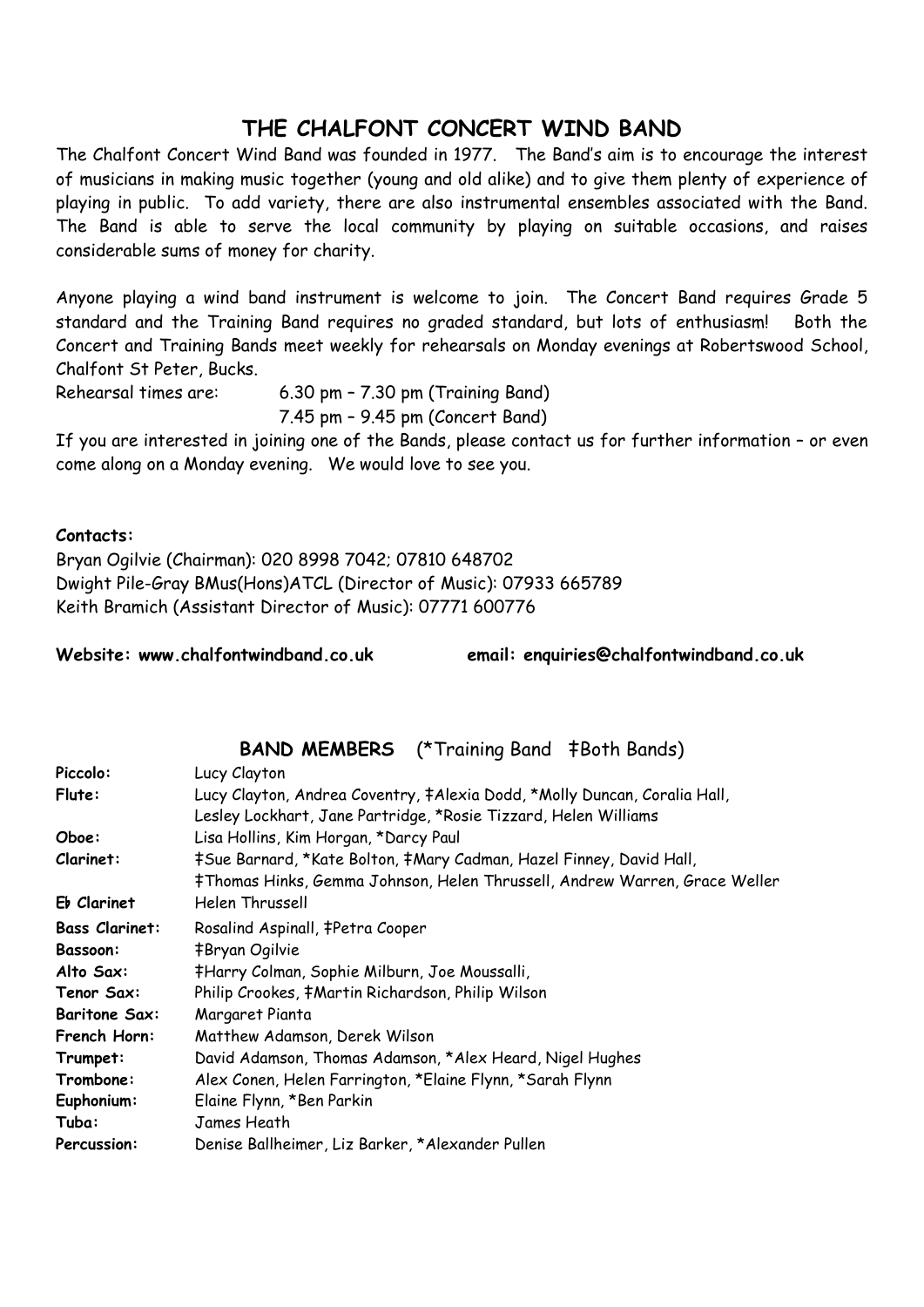#### **FOLLOW THE BAND**

6.00pm Village Green,

Friday 7 December 2012 Fun Night 7.00pm Chalfont St Peter

Wednesday 12 December 2012 Beaconsfield Festival of Lights 6.45pm Beaconsfield New Town

 $\begin{array}{ccc} \mathbf{r} & \mathbf{r} & \mathbf{r} \\ \mathbf{r} & \mathbf{r} & \mathbf{r} \end{array}$ Thursday 13 December 2012 Carols in the Churchyard

Saturday 22 December 2012 Carols for Charity

Monday 24 December 2012 Carols for Charity 10.30am The Observatory, Slough

Saturday 1 December 2012 Chalfont St Giles Village Lights Ceremony Chalfont St Giles

7.15pm Chalfont St Peter Parish Church

10.30am Chalfont St Peter (outside Budgens)

**Further details will be on the Band's website**

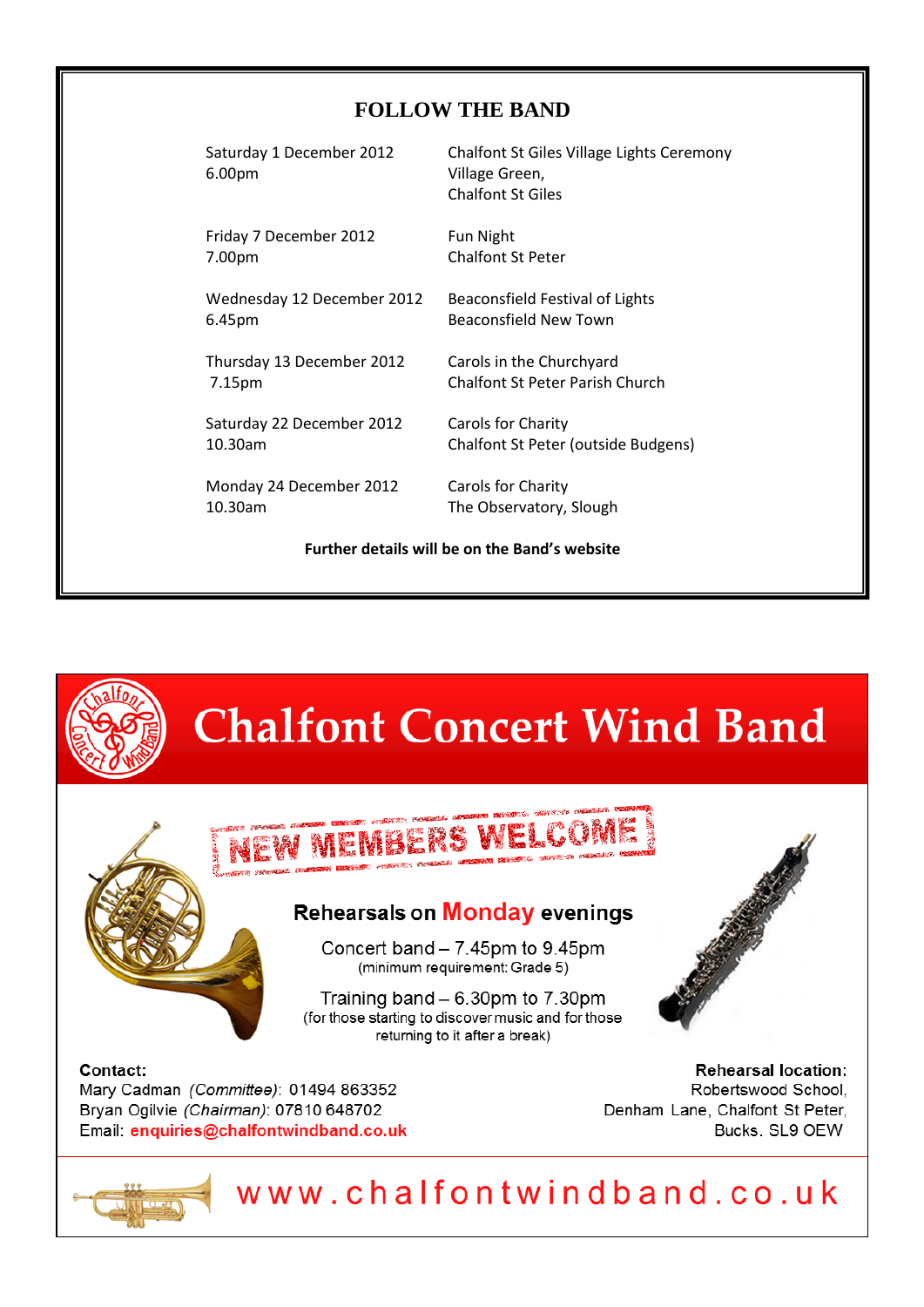## **PROGRAMME - PART ONE**

**The Chalfont Wind Band would like to thank Amersham Polish Centre for allowing the use of the facilities.**

**Please turn off mobile phones** 

**Conductors: Dwight Pile-Gray (Director of Music) \*Keith Bramich (Assistant Director of Music) \*\*Derek Wilson (President & Conductor Emeritus) Compere: John Cadman**

**Polish National Anthem**

**Barnard Castle** Goff Richards

**Die Fledermaus - Overture** Johann Strauss II

**March from 'A Moorside Suite'** Gustav Holst Gustav Holst

\*Norfolk Dances **Philip Sparke Pulham Prelude; Diss Dance**

> **The Stroke Association by Ruth Dunkin, Regional Fundraising Manager, followed by a collection during the next item**

**Pineapple Poll** Charles MacKerras/Arthur Sullivan **Suite from the Ballet arr WJ Duthoit ARCM** 

## **INTERVAL**

**(20 minutes)** Refreshments will be available (a donation will be appreciated)

arr Denis Wright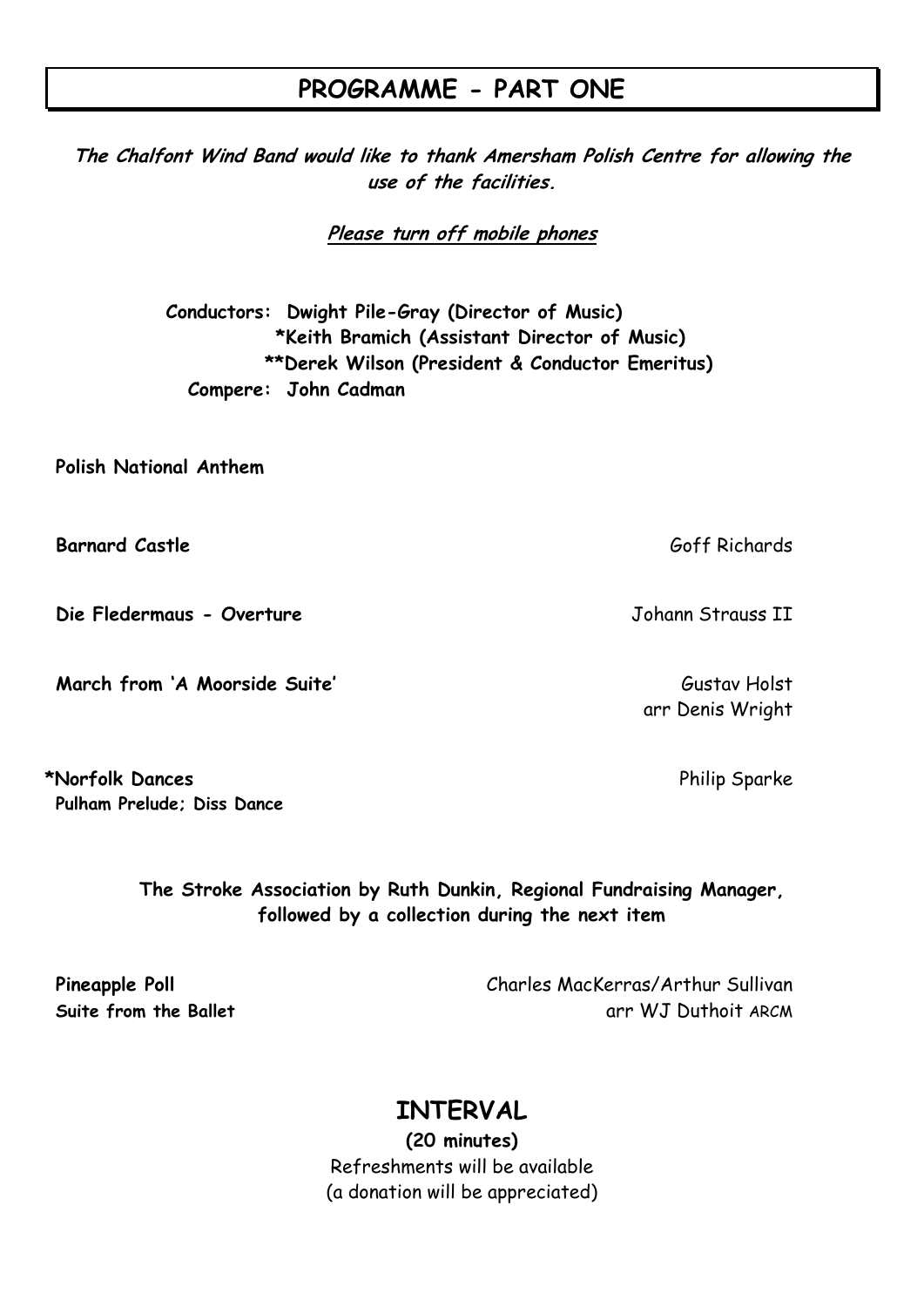## **PROGRAMME – PART TWO**

## **TRAINING BAND**

\*Bohemian Rhapsody **Figure 2018** Freddie Mercury

\*Blues on the Slide **Stuart Johnson** 

**Trombone Solo: Sarah Flynn**

arr Paul Murtha

**Soul Bossa Nova** Quincy Jones arr Johnnie Vinson

\*Highlights from 'The Wizard of Oz' Harold Arlen Ding-Dong! The Witch is Dead; If I Only Had a Brain; arr Michael Story

## **CONCERT BAND**

\*\*Jamaican Folk Suite **Harold L Walters** Harold L Walters **Mento; Promenade; Jump-up**

**Star Trek - Symphonic Suite** Giacchino/Courage/Roddenberry arr Jay Bocock

**Folk Song Suite** Ralph Vaughan Williams **Seventeen Come Sunday; Folk Songs From Somerset**

**We're Off To See The Wizard; Over The Rainbow**

## **BOTH BANDS**

**The Beatles: Echoes of an Era** arr John Higgins

**The National Anthem**

**Chairman's Note……………** On behalf of the Committee and Band members I should like to record how very grateful we are to all who have given of their time and assistance with such things as refreshments, preparations, advertising and transportation. Without this help and goodwill it would not be possible to put on a concert such as you have heard this evening. We also have a big debt of gratitude to our Director of Music, Dwight, and his Assistant, Keith, for their patience and instruction during rehearsals and also to Denise our painstaking Librarian. **……………Bryan Ogilvie**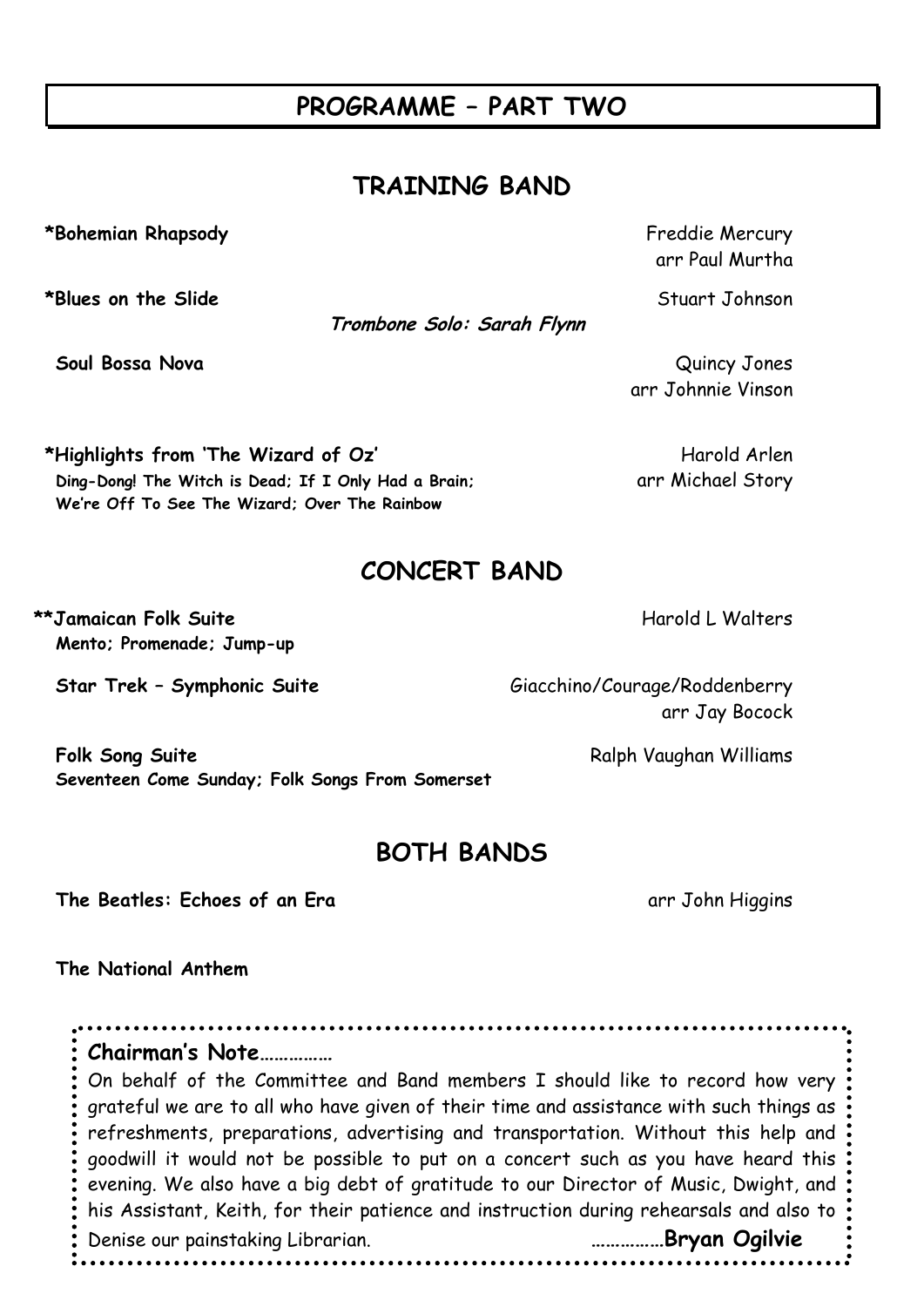#### **BIOGRAPHICAL NOTES**

#### **Derek Wilson MBE – President & Conductor Emeritus**

Derek started learning a musical instrument, the tenor horn, at the age of 10 years with a local brass band in his home town of South Shields, Tyne and Wear. At the age of 20 he joined the Royal Air Force School of Music where he learnt the French horn and music theory. On completion of the one year course he joined the No.1 RAF Regional Band where he spent four years before leaving to join the RAF Band in Germany as Principal Horn. Three years later he returned to RAF Uxbridge HQ Music Services joining the RAF Central Band in 1960 where he remained until retirement in 1982. Derek also spent seven years at Amersham Music Centre from 1970 teaching brass instruments and forming a junior and senior wind band as conductor. Over the years Derek has played in an opera orchestra in Ealing and for many shows and concerts in Middlesex and South Bucks as well as teaching in a number of South Bucks schools. In 1977, together with two parents of his pupils, he founded the Chalfont Wind Bands and his hope is that CWB will continue to entertain and support charities for many years to come. In 2007 he received the MBE for services to music and has been awarded the title of 'Conductor Emeritus' of CWB.

#### **Dwight Pile-Gray BMus (Hons) ATCL –Director of Music**

Dwight began playing the French Horn at age 12, passing his grade 8 within five years. He went on to study for a performance degree at the Trinity College of Music, where he received tuition from some of the country's finest horn tutors and also studied conducting. During this time Dwight was engaged to play with a professional orchestra in Germany and played with the Royal Philharmonic Orchestra and the Orchestra of the Royal Opera House. He also played with a number of opera companies at home and abroad. Whilst at college Dwight was a member of numerous ensembles including a brass quintet, a woodwind quintet and a horn, violin and piano trio. On completion of his degree, he joined the Corps of Army Music in 2005 and, after graduating from the Royal Military School of Music, took up his first post with the Band of the Corps of Royal Electrical and Mechanical Engineers; he is now serving with the Band of the Scots Guards based in London whilst pursuing a varied freelance career. He joined CWB in October 2010 as Assistant Director of Music and took up his role as Director of Music in January 2011.

#### **Keith Bramich – Assistant Director of Music**

Keith Bramich studied conducting with Lawrence Leonard, Paul Sarcich and Mary Mogil. He is Musical Director of Mornington Sinfonia, assistant conductor of Chalfont Concert Wind Band and a regular guest conductor of Blackfriars Sinfonia. He has also worked as a conductor with The Leon Singers, Wealden Sinfonia and North Downs Sinfonia. In his spare time he sings in choirs, runs an international online daily classical music magazine and is managing director of a web design business. Keith joined the Band during the summer of 2011.





Oakland Park Golf Club, Threehouseholds, Chalfont St Giles, Bucks HP8 4LW Telephone: 01494 871277 email:info@oaklandparkgolfclub.co.uk